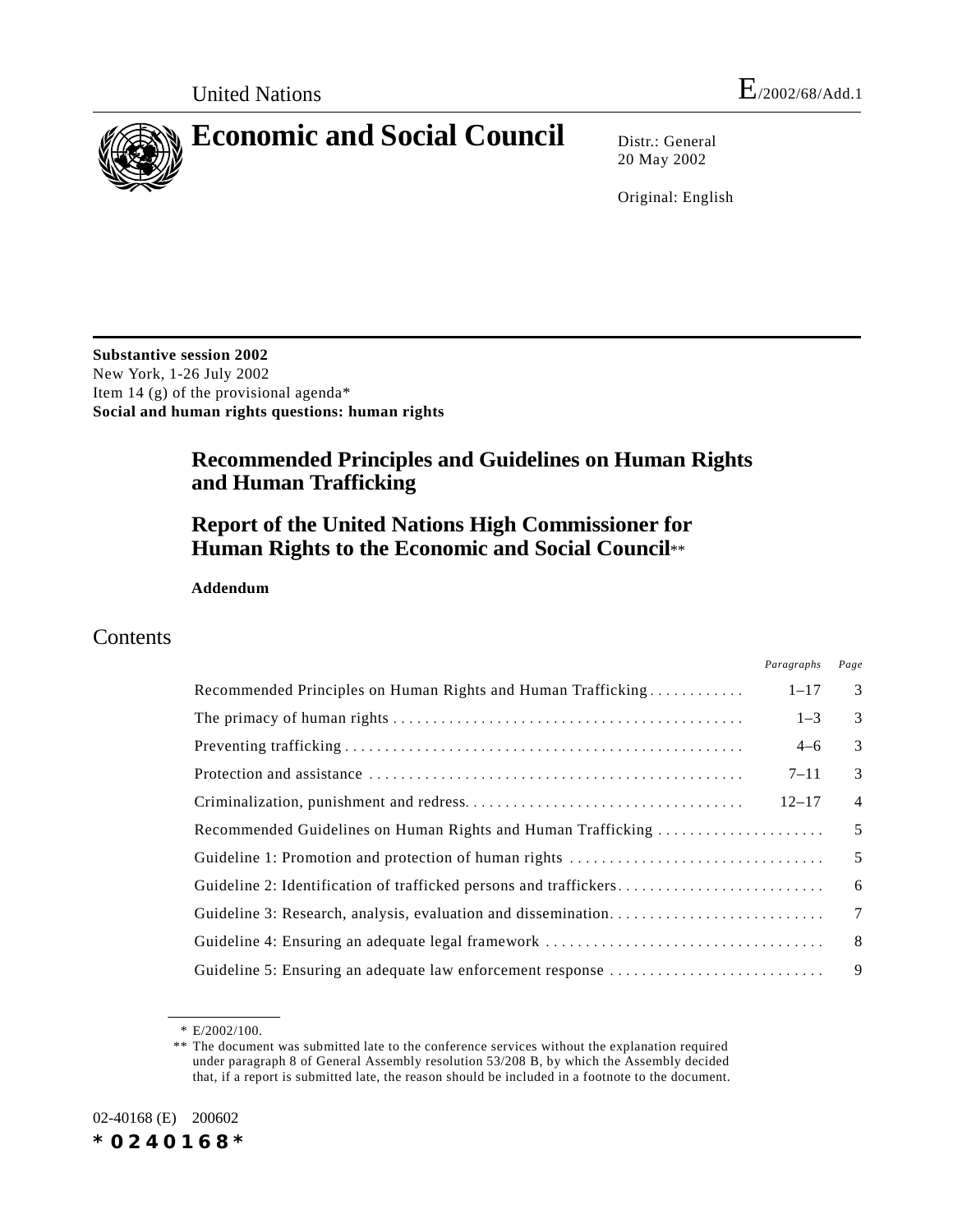| Guideline 8: Special measures for the protection and support of child victims of trafficking 12 |  |
|-------------------------------------------------------------------------------------------------|--|
|                                                                                                 |  |
| Guideline 10: Obligations of peacekeepers, civilian police and humanitarian and diplomatic      |  |
|                                                                                                 |  |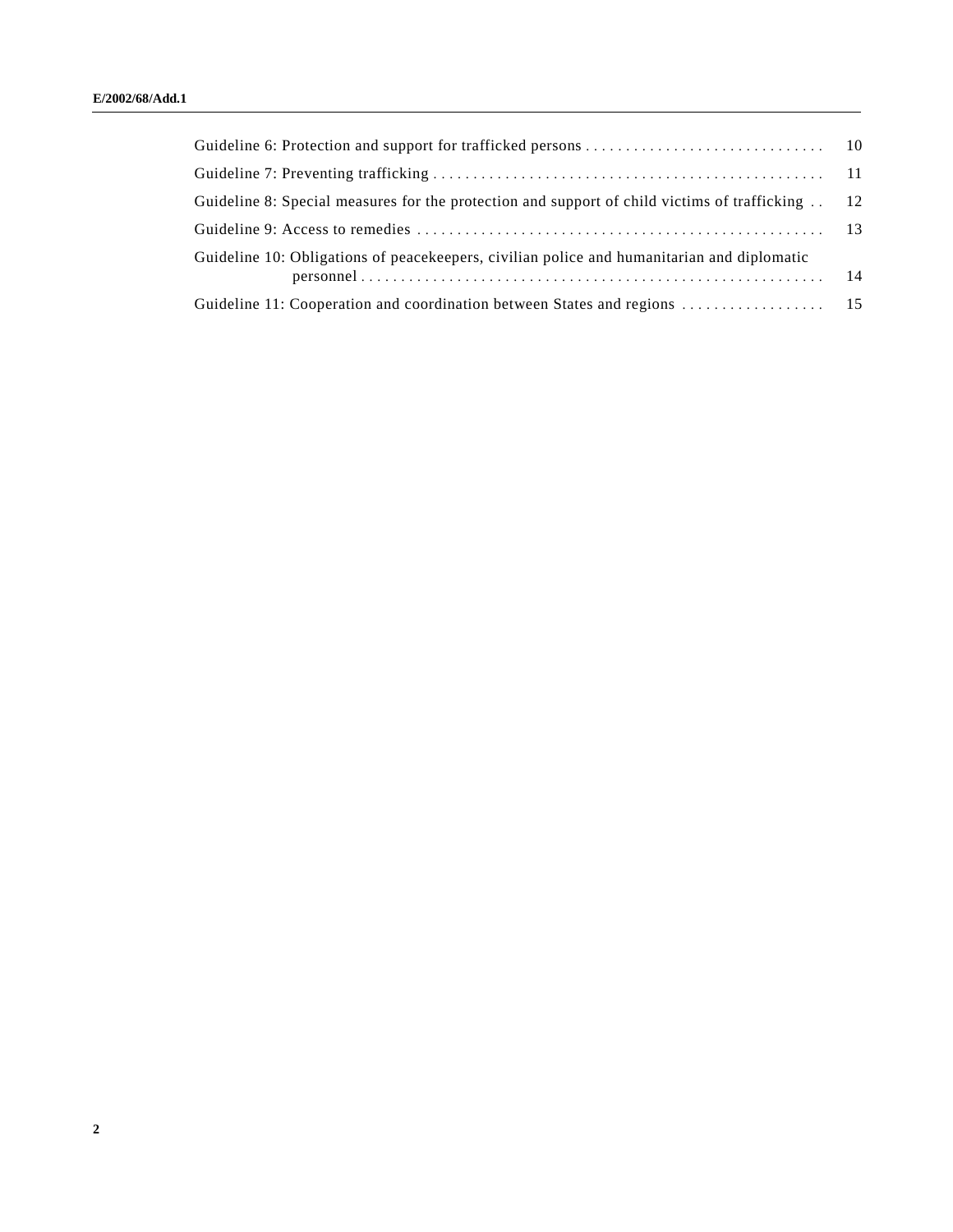# **Recommended Principles on Human Rights and Human Trafficking**<sup>1</sup>

#### **The primacy of human rights**

1. The human rights of trafficked persons shall be at the centre of all efforts to prevent and combat trafficking and to protect, assist and provide redress to victims.

2. States have a responsibility under international law to act with due diligence to prevent trafficking, to investigate and prosecute traffickers and to assist and protect trafficked persons.

3. Anti-trafficking measures shall not adversely affect the human rights and dignity of persons, in particular the rights of those who have been trafficked, and of migrants, internally displaced persons, refugees and asylum-seekers.

#### **Preventing trafficking**

4. Strategies aimed at preventing trafficking shall address demand as a root cause of trafficking.

5. States and intergovernmental organizations shall ensure that their interventions address the factors that increase vulnerability to trafficking, including inequality, poverty and all forms of discrimination.

6. States shall exercise due diligence in identifying and eradicating public-sector involvement or complicity in trafficking. All public officials suspected of being implicated in trafficking shall be investigated, tried and, if convicted, appropriately punished.

#### **Protection and assistance**

**\_\_\_\_\_\_\_\_\_\_\_\_\_\_\_\_\_\_**

7. Trafficked persons shall not be detained, charged or prosecuted for the illegality of their entry into or residence in countries of transit and destination, or for their involvement in unlawful activities to the extent that such involvement is a direct consequence of their situation as trafficked persons.

8. States shall ensure that trafficked persons are protected from further exploitation and harm and have access to adequate physical and psychological care. Such protection and care shall not be made conditional upon the capacity or willingness of the trafficked person to cooperate in legal proceedings.

9. Legal and other assistance shall be provided to trafficked persons for the duration of any criminal, civil or other actions against suspected traffickers. States

<sup>1</sup> The term "trafficking", as used in the present Principles and Guidelines, refers to the recruitment, transportation, transfer, harbouring or receipt of persons, by means of the threat or use of force or other forms of coercion, of abduction, of fraud, of deception, of the abuse of power or of a position of vulnerability or of the giving or receiving of payments or benefits to achieve the consent of a person having control over another person, for the purpose of exploitation. Exploitation shall include, at a minimum, the exploitation of the prostitution of others or other forms of sexual exploitation, forced labour or services, slavery or practices similar to slavery, servitude or the removal of organs. Source: Protocol to Prevent, Suppress and Punish Trafficking in Persons, Especially Women and Children, supplementing the United Nations Convention against Transnational Organized Crime (article 3 (a)).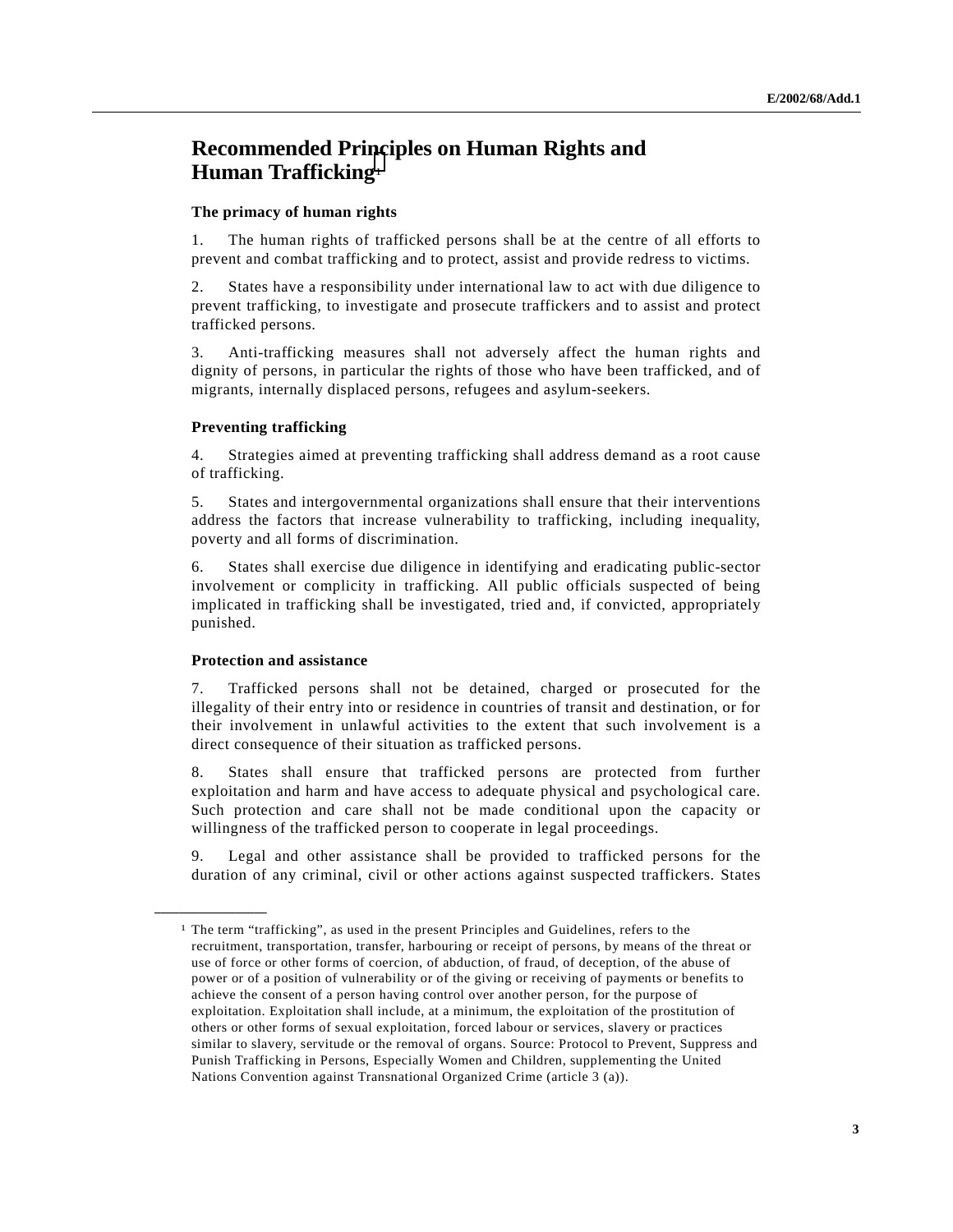shall provide protection and temporary residence permits to victims and witnesses during legal proceedings.

10. Children who are victims of trafficking shall be identified as such. Their best interests shall be considered paramount at all times. Child victims of trafficking shall be provided with appropriate assistance and protection. Full account shall be taken of their special vulnerabilities, rights and needs.

11. Safe (and, to the extent possible, voluntary) return shall be guaranteed to trafficked persons by both the receiving State and the State of origin. Trafficked persons shall be offered legal alternatives to repatriation in cases where it is reasonable to conclude that such repatriation would pose a serious risk to their safety and/or to the safety of their families.

#### **Criminalization, punishment and redress**

12. States shall adopt appropriate legislative and other measures necessary to establish, as criminal offences, trafficking, its component  $\arctan 2$  and related conduct.<sup>3</sup>

13. States shall effectively investigate, prosecute and adjudicate trafficking, including its component acts and related conduct, whether committed by governmental or by non-State actors.

14. States shall ensure that trafficking, its component acts and related offences constitute extraditable offences under national law and extradition treaties. States shall cooperate to ensure that the appropriate extradition procedures are followed in accordance with international law.

15. Effective and proportionate sanctions shall be applied to individuals and legal persons found guilty of trafficking or of its component or related offences.

16. States shall, in appropriate cases, freeze and confiscate the assets of individuals and legal persons involved in trafficking. To the extent possible, confiscated assets shall be used to support and compensate victims of trafficking.

17. States shall ensure that trafficked persons are given access to effective and appropriate legal remedies.

<sup>2</sup> For the purposes of the present Principles and Guidelines, the "component acts" and "component offences" of trafficking are understood to include the recruitment, transportation, transfer, harbouring or receipt of persons over eighteen years of age by means of threat, force, coercion or deception for the purpose of exploitation. The recruitment, transportation, transfer, harbouring or receipt of a person under eighteen years of age constitute component acts and component offences of trafficking in children. Source: Protocol to Prevent, Suppress and Punish Trafficking in Persons, Especially Women and Children, supplementing the United Nations Convention against Transnational Organized Crime, articles 3 (a) and 3 (c).

<sup>3</sup> For the purposes of the present Principles and Guidelines, conduct and offences "related to" trafficking are understood to include: exploitation of the prostitution of others or other forms of sexual exploitation, forced labour or services, slavery or practices similar to slavery and servitude. Source: Protocol to Prevent, Suppress and Punish Trafficking in Persons, Especially Women and Children, supplementing the United Nations Convention against Transnational Organized Crime, article 3 (a).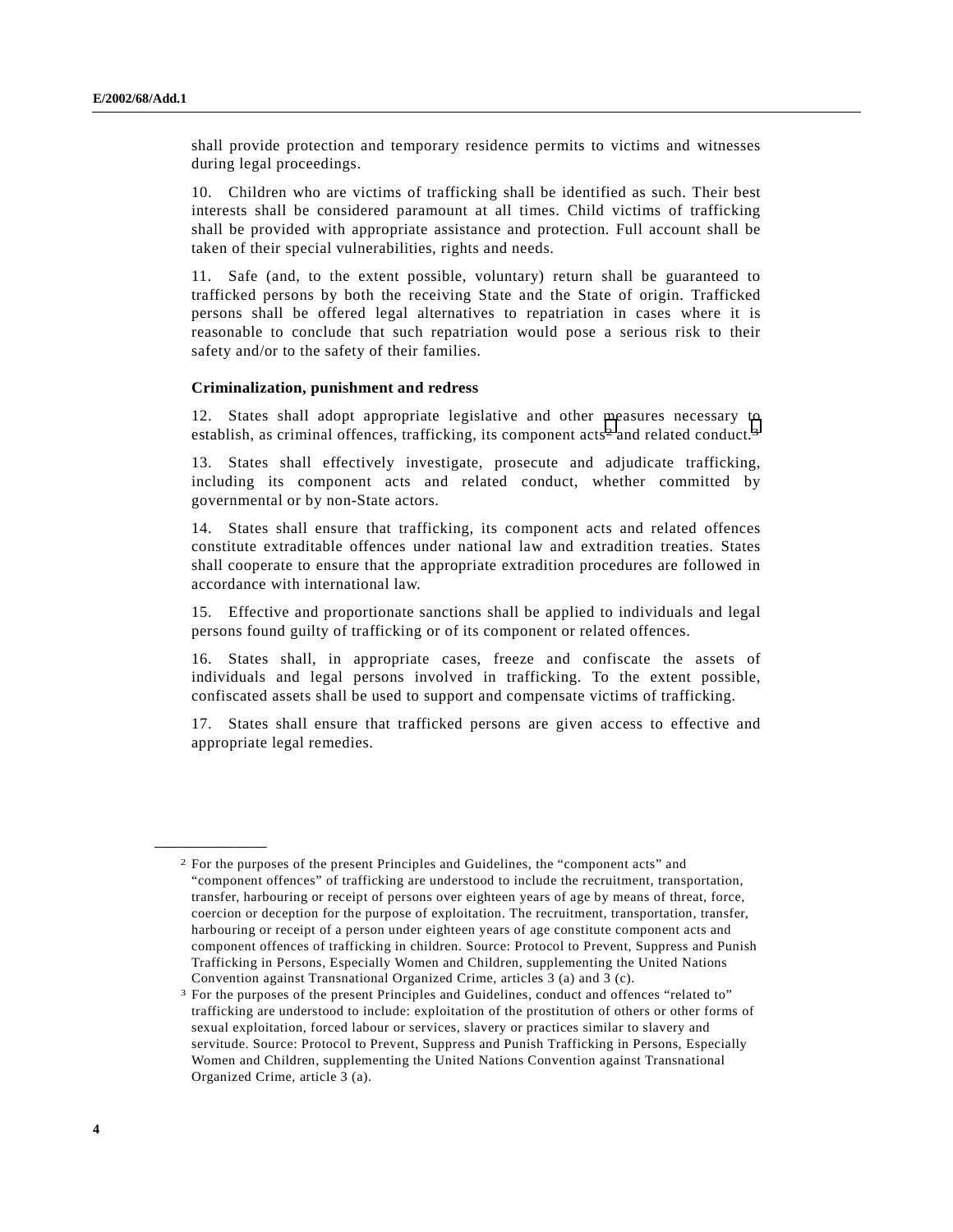# **Recommended Guidelines on Human Rights and Human Trafficking**

### **Guideline 1: Promotion and protection of human rights**

**Violations of human rights are both a cause and a consequence of trafficking in persons. Accordingly, it is essential to place the protection of all human rights at the centre of any measures taken to prevent and end trafficking. Antitrafficking measures should not adversely affect the human rights and dignity of persons and, in particular, the rights of those who have been trafficked, migrants, internally displaced persons, refugees and asylum-seekers.**

**States and, where applicable, intergovernmental and non-governmental organizations, should consider:**

1. Taking steps to ensure that measures adopted for the purpose of preventing and combating trafficking in persons do not have an adverse impact on the rights and dignity of persons, including those who have been trafficked.

2. Consulting with judicial and legislative bodies, national human rights institutions and relevant sectors of civil society in the development, adoption, implementation and review of anti-trafficking legislation, policies and programmes.

3. Developing national plans of action to end trafficking. This process should be used to build links and partnerships between governmental institutions involved in combating trafficking and/or assisting trafficked persons and relevant sectors of civil society.

4. Taking particular care to ensure that the issue of gender-based discrimination is addressed systematically when anti-trafficking measures are proposed with a view to ensuring that such measures are not applied in a discriminatory manner.

5. Protecting the right of all persons to freedom of movement and ensuring that anti-trafficking measures do not infringe upon this right.

6. Ensuring that anti-trafficking laws, policies, programmes and interventions do not affect the right of all persons, including trafficked persons, to seek and enjoy asylum from persecution in accordance with international refugee law, in particular through the effective application of the principle of non-refoulement.

7. Establishing mechanisms to monitor the human rights impact of antitrafficking laws, policies, programmes and interventions. Consideration should be given to assigning this role to independent national human rights institutions where such bodies exist. Non-governmental organizations working with trafficked persons should be encouraged to participate in monitoring and evaluating the human rights impact of anti-trafficking measures.

8. Presenting detailed information concerning the measures that they have taken to prevent and combat trafficking in their periodic reports to the United Nations human rights treaty-monitoring bodies.4

<sup>4</sup> The human rights treaty-monitoring bodies include the Human Rights Committee; the Committee on Economic, Social and Cultural Rights; the Committee on the Elimination of Discrimination against Women; the Committee on the Elimination of Racial Discrimination; the Committee against Torture; and the Committee on the Rights of the Child.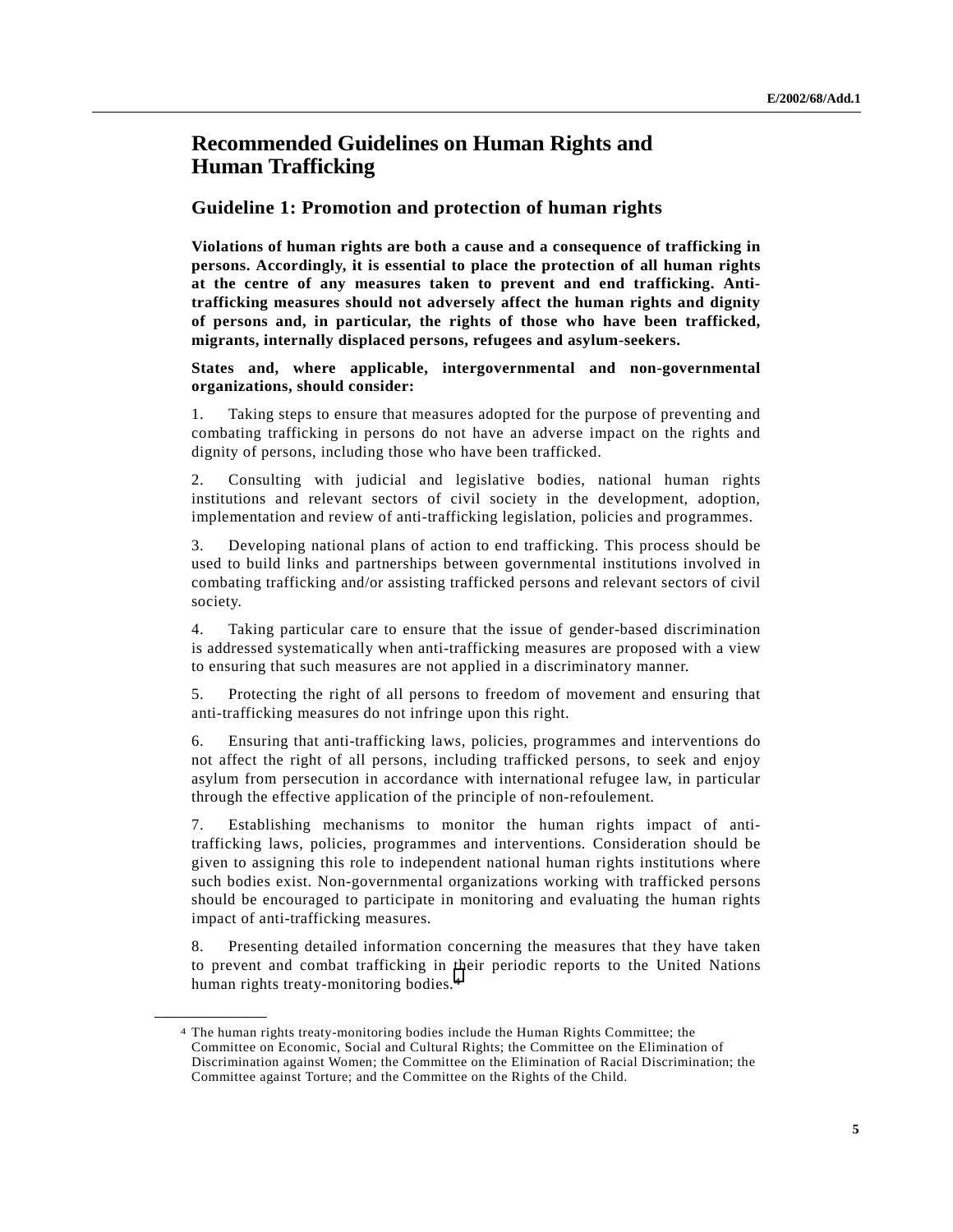9. Ensuring that bilateral, regional and international cooperation agreements and other laws and policies concerning trafficking in persons do not affect the rights, obligations or responsibilities of States under international law, including human rights law, humanitarian law and refugee law.

10. Offering technical and financial assistance to States and relevant sectors of civil society for the purpose of developing and implementing human rights-based anti-trafficking strategies.

## **Guideline 2: Identification of trafficked persons and traffickers**

**Trafficking means much more than the organized movement of persons for profit. The critical additional factor that distinguishes trafficking from migrant smuggling is the presence of force, coercion and/or deception throughout or at some stage in the process — such deception, force or coercion being used for the purpose of exploitation. While the additional elements that distinguish trafficking from migrant smuggling may sometimes be obvious, in many cases they are difficult to prove without active investigation. A failure to identify a trafficked person correctly is likely to result in a further denial of that person's rights. States are therefore under an obligation to ensure that such identification can and does take place.**

**States are also obliged to exercise due diligence in identifying traffickers,**5 **including those who are involved in controlling and exploiting trafficked persons.**

### **States and, where applicable, intergovernmental and non-governmental organizations, should consider:**

1. Developing guidelines and procedures for relevant State authorities and officials such as police, border guards, immigration officials and others involved in the detection, detention, reception and processing of irregular migrants, to permit the rapid and accurate identification of trafficked persons.

2. Providing appropriate training to relevant State authorities and officials in the identification of trafficked persons and correct application of the guidelines and procedures referred to above.

3. Ensuring cooperation between relevant authorities, officials and nongovernmental organizations to facilitate the identification and provision of assistance to trafficked persons. The organization and implementation of such cooperation should be formalized in order to maximize its effectiveness.

4. Identifying appropriate points of intervention to ensure that migrants and potential migrants are warned about possible dangers and consequences of trafficking and receive information that enables them to seek assistance if required.

<sup>5</sup> The term "traffickers", where it appears in the present Principles and Guidelines, is used to refer to: recruiters; transporters; those who exercise control over trafficked persons; those who transfer and/or maintain trafficked persons in exploitative situations; those involved in related crimes; and those who profit either directly or indirectly from trafficking, its component acts and related offences.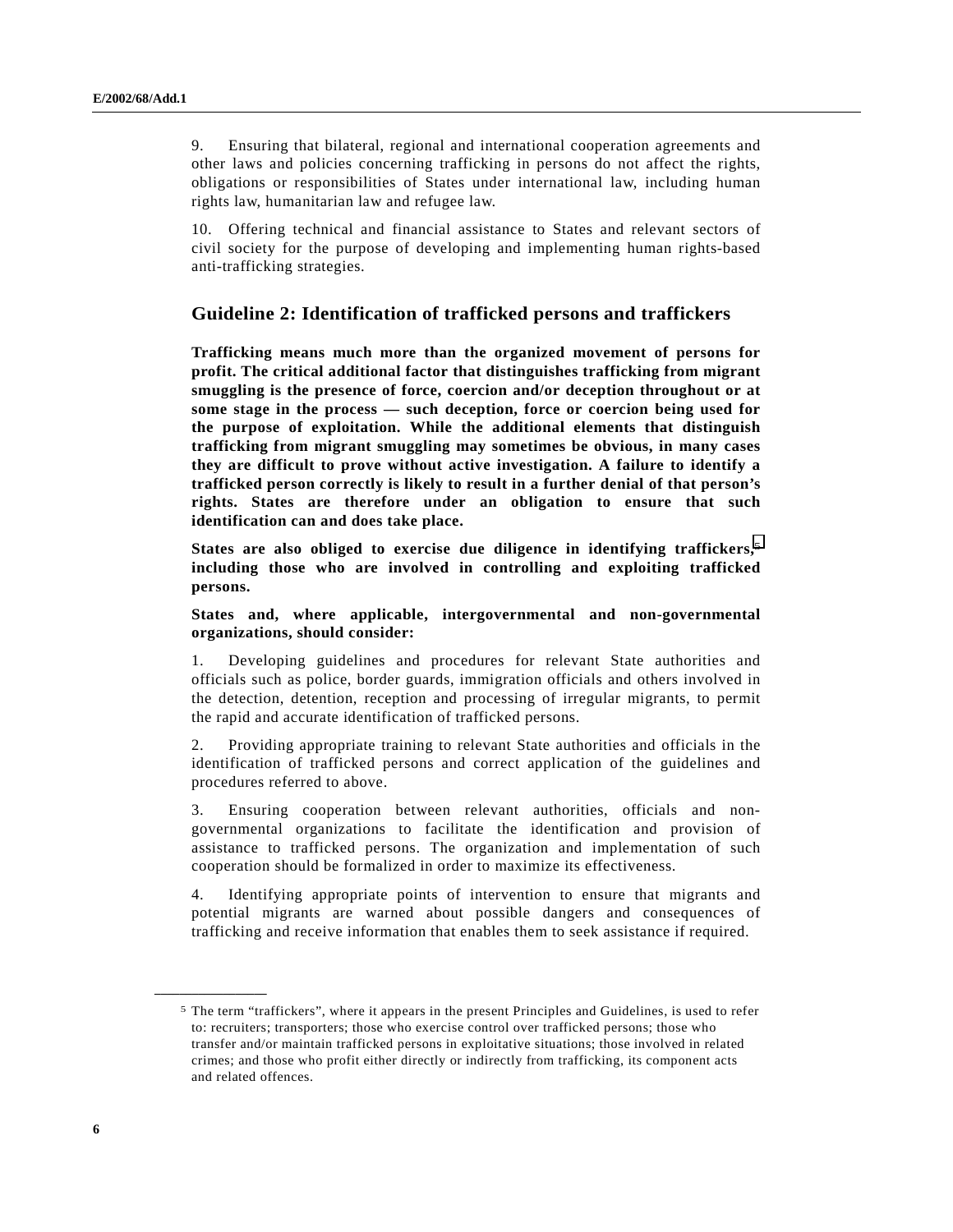5. Ensuring that trafficked persons are not prosecuted for violations of immigration laws or for the activities they are involved in as a direct consequence of their situation as trafficked persons.

6. Ensuring that trafficked persons are not, in any circumstances, held in immigration detention or other forms of custody.

7. Ensuring that procedures and processes are in place for receipt and consideration of asylum claims from both trafficked persons and smuggled asylum seekers and that the principle of non-refoulement is respected and upheld at all times.

#### **Guideline 3: Research, analysis, evaluation and dissemination**

**Effective and realistic anti-trafficking strategies must be based on accurate and current information, experience and analysis. It is essential that all parties involved in developing and implementing these strategies have and maintain a clear understanding of the issues.**

**The media has an important role to play in increasing public understanding of the trafficking phenomenon by providing accurate information in accordance with professional ethical standards.**

**States and, where appropriate, intergovernmental and non-governmental organizations, should consider:**

1. Adopting and consistently using the internationally agreed definition of trafficking contained in the Palermo Protocol.6

2. Standardizing the collection of statistical information on trafficking and related movements (such as migrant smuggling) that may include a trafficking element.

3. Ensuring that data concerning individuals who are trafficked is disaggregated on the basis of age, gender, ethnicity and other relevant characteristics.

4. Undertaking, supporting and bringing together research into trafficking. Such research should be firmly grounded in ethical principles, including an understanding of the need not to re-traumatize trafficked persons. Research methodologies and interpretative techniques should be of the highest quality.

5. Monitoring and evaluating the relationship between the intention of antitrafficking laws, policies and interventions, and their real impact. In particular,

<sup>6</sup> The Protocol to Prevent, Suppress and Punish Trafficking in Persons, Especially Women and Children (Palermo Protocol), supplementing the United Nations Convention against Transnational Organized Crime, defines trafficking in persons as: "... the recruitment, transportation, transfer, harbouring or receipt of persons, by means of the threat or use of force or other forms of coercion, of abduction, of fraud, of deception, of the abuse of power or of a position of vulnerability or of the giving or receiving of payments or benefits to achieve the consent of a person having control over another person for the purpose of exploitation. Exploitation shall include, at a minimum, the exploitation of the prostitution of others or other forms of sexual exploitation, forced labour or services, slavery or practices similar to slavery, servitude or the removal of organs (article 3 (a)). The Protocol further states that the recruitment, transportation, transfer, harbouring or receipt of a child for the purpose of exploitation shall be considered "trafficking in persons" even if this does not involve any of the means set forth above (article 3 (c)).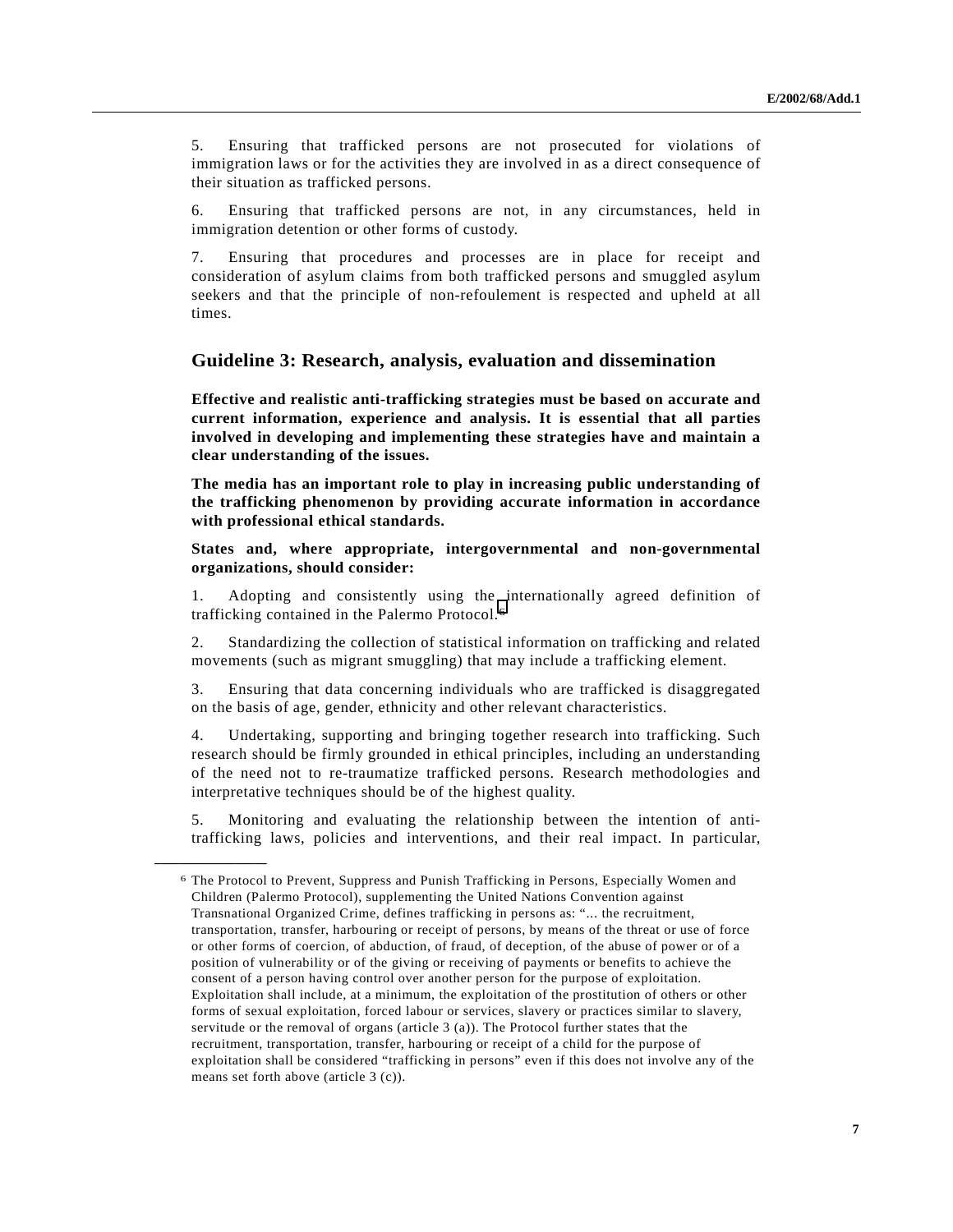ensuring that distinctions are made between measures which actually reduce trafficking and measures which may have the effect of transferring the problem from one place or group to another.

6. Recognizing the important contribution that survivors of trafficking can, on a strictly voluntary basis, make to developing and implementing anti-trafficking interventions and evaluating their impact.

7. Recognizing the central role that non-governmental organizations can play in improving the law enforcement response to trafficking by providing relevant authorities with information on trafficking incidents and patterns taking into account the need to preserve the privacy of trafficked persons.

## **Guideline 4: Ensuring an adequate legal framework**

**The lack of specific and/or adequate legislation on trafficking at the national level has been identified as one of the major obstacles in the fight against trafficking. There is an urgent need to harmonize legal definitions, procedures and cooperation at the national and regional levels in accordance with international standards. The development of an appropriate legal framework that is consistent with relevant international instruments and standards will also play an important role in the prevention of trafficking and related exploitation.**

#### **States should consider:**

1. Amending or adopting national legislation in accordance with international standards so that the crime of trafficking is precisely defined in national law and detailed guidance is provided as to its various punishable elements. All practices covered by the definition of trafficking such as debt bondage, forced labour and enforced prostitution should also be criminalized.

2. Enacting legislation to provide for the administrative, civil and, where appropriate, criminal liability of legal persons for trafficking offences in addition to the liability of natural persons. Reviewing current laws, administrative controls and conditions relating to the licensing and operation of businesses that may serve as cover for trafficking such as marriage bureaux, employment agencies, travel agencies, hotels and escort services.

3. Making legislative provision for effective and proportional criminal penalties (including custodial penalties giving rise to extradition in the case of individuals). Where appropriate, legislation should provide for additional penalties to be applied to persons found guilty of trafficking in aggravating circumstances, including offences involving trafficking in children or offences committed or involving complicity by State officials.

4. Making legislative provision for confiscation of the instruments and proceeds of trafficking and related offences. Where possible, the legislation should specify that the confiscated proceeds of trafficking will be used for the benefit of victims of trafficking. Consideration should be given to the establishment of a compensation fund for victims of trafficking and the use of confiscated assets to finance such a fund.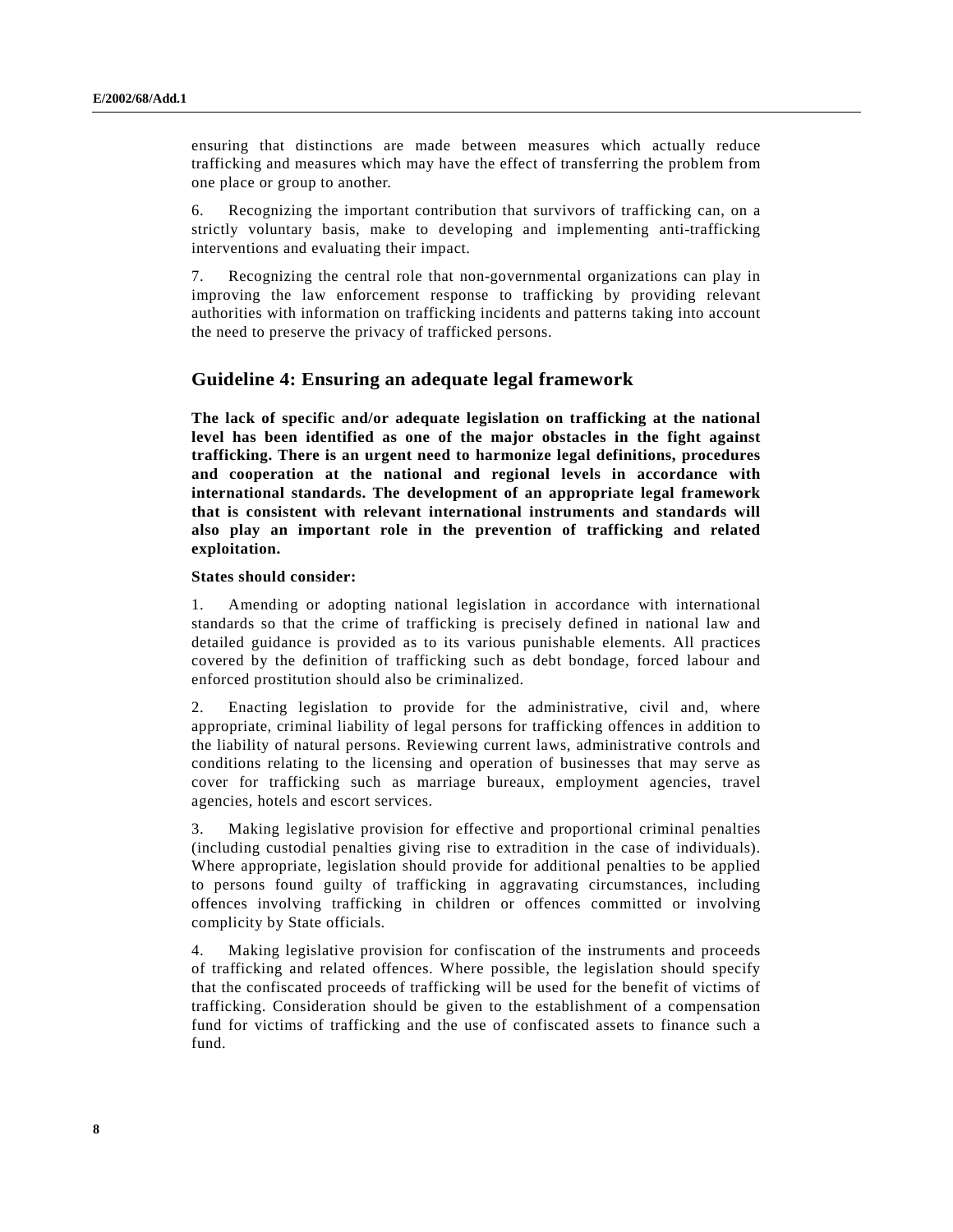5. Ensuring that legislation prevents trafficked persons from being prosecuted, detained or punished for the illegality of their entry or residence or for the activities they are involved in as a direct consequence of their situation as trafficked persons.

6. Ensuring that the protection of trafficked persons is built into anti-trafficking legislation, including protection from summary deportation or return where there are reasonable grounds to conclude that such deportation or return would represent a significant security risk to the trafficked person and/or her/his family.

7. Providing legislative protection for trafficked persons who voluntarily agree to cooperate with law enforcement authorities, including protection of their right to remain lawfully within the country of destination for the duration of any legal proceedings.

8. Making effective provision for trafficked persons to be given legal information and assistance in a language they understand as well as appropriate social support sufficient to meet their immediate needs. States should ensure that entitlement to such information, assistance and immediate support is not discretionary but is available as a right for all persons who have been identified as trafficked.

9. Ensuring that the right of trafficking victims to pursue civil claims against alleged traffickers is enshrined in law.

10. Guaranteeing that protections for witnesses are provided for in law.

11. Making legislative provision for the punishment of public sector involvement or complicity in trafficking and related exploitation.

### **Guideline 5: Ensuring an adequate law enforcement response**

**Although there is evidence to suggest that trafficking in persons is increasing in all regions of the world, few traffickers have been apprehended. More effective law enforcement will create a disincentive for traffickers and will therefore have a direct impact upon demand.**

**An adequate law enforcement response to trafficking is dependent on the cooperation of trafficked persons and other witnesses. In many cases, individuals are reluctant or unable to report traffickers or to serve as witnesses because they lack confidence in the police and the judicial system and/or because of the absence of any effective protection mechanisms. These problems are compounded when law enforcement officials are involved or complicit in trafficking. Strong measures need to be taken to ensure that such involvement is investigated, prosecuted and punished. Law enforcement officials must also be sensitized to the paramount requirement of ensuring the safety of trafficked persons. This responsibility lies with the investigator and cannot be abrogated.**

**States and, where applicable, intergovernmental and non-governmental organizations should consider:**

1. Sensitizing law enforcement authorities and officials to their primary responsibility to ensure the safety and immediate well-being of trafficked persons.

2. Ensuring that law enforcement personnel are provided with adequate training in the investigation and prosecution of cases of trafficking. This training should be sensitive to the needs of trafficked persons, particularly those of women and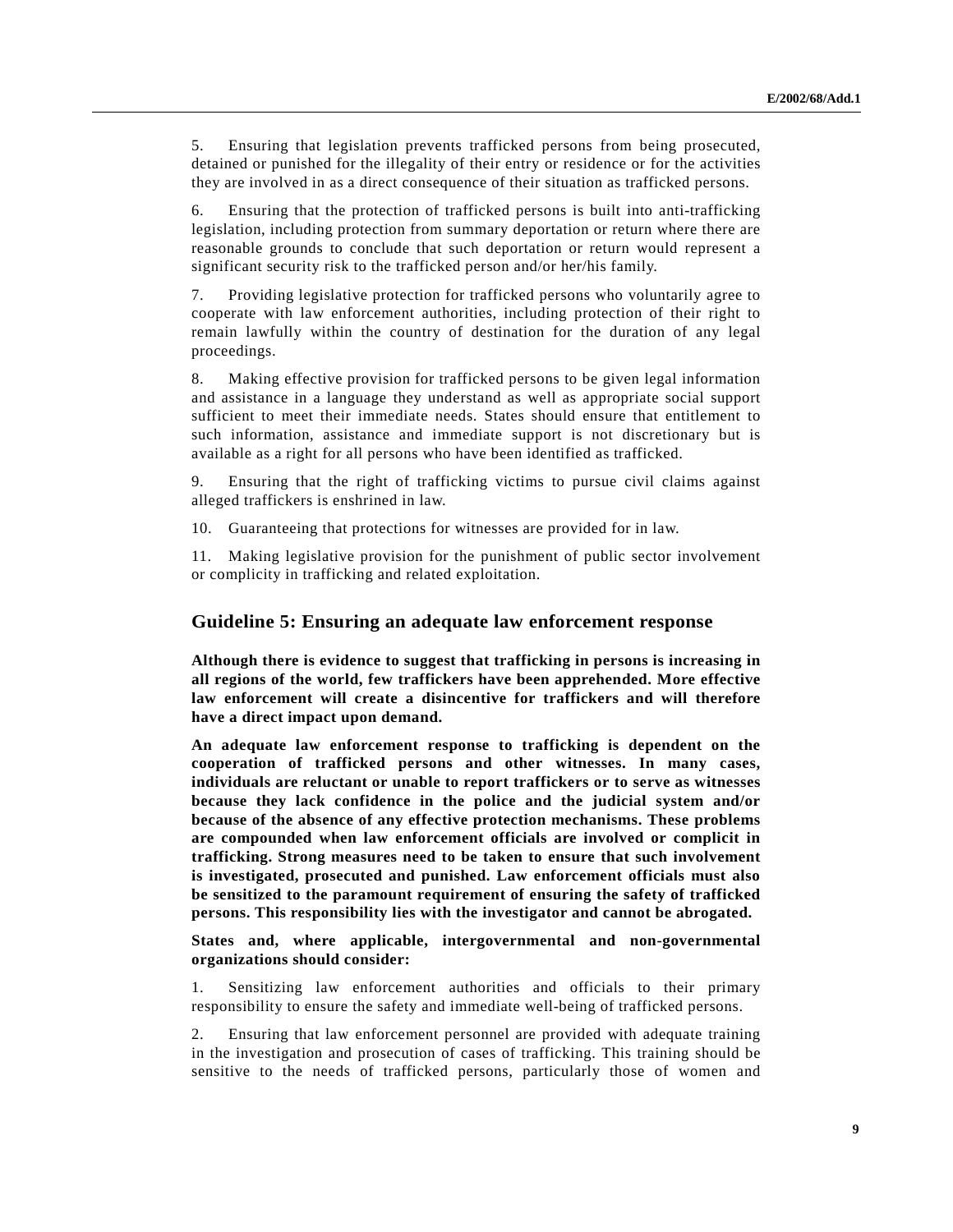children, and should acknowledge the practical value of providing incentives for trafficked persons and others to come forward to report traffickers. The involvement of relevant non-governmental organizations in such training should be considered as a means of increasing its relevance and effectiveness.

3. Providing law enforcement authorities with adequate investigative powers and techniques to enable effective investigation and prosecution of suspected traffickers. States should encourage and support the development of proactive investigatory procedures that avoid over-reliance on victim testimony.

4. Establishing specialist anti-trafficking units (comprising both women and men) in order to promote competence and professionalism.

5. Guaranteeing that traffickers are and will remain the focus of anti-trafficking strategies and that law enforcement efforts do not place trafficked persons at risk of being punished for offences committed as a consequence of their situation.

6. Implementing measures to ensure that "rescue" operations do not further harm the rights and dignity of trafficked persons. Such operations should only take place once appropriate and adequate procedures for responding to the needs of trafficked persons released in this way have been put in place.

7. Sensitizing police, prosecutors, border, immigration and judicial authorities, and social and public health workers to the problem of trafficking and ensuring the provision of specialized training in identifying trafficking cases, combating trafficking and protecting the rights of victims.

8. Making appropriate efforts to protect individual trafficked persons during the investigation and trial process and any subsequent period when the safety of the trafficked person so requires. Appropriate protection programmes may include some or all of the following elements: identification of a safe place in the country of destination; access to independent 1egal counsel; protection of identity during legal proceedings; identification of options for continued stay, resettlement or repatriation.

9. Encouraging law enforcement authorities to work in partnership with nongovernmental agencies in order to ensure that trafficked persons receive necessary support and assistance.

### **Guideline 6: Protection and support for trafficked persons**

**The trafficking cycle cannot be broken without attention to the rights and needs of those who have been trafficked. Appropriate protection and support should be extended to all trafficked persons without discrimination.**

#### **States and, where applicable, intergovernmental and non-governmental organizations, should consider:**

1. Ensuring, in cooperation with non-governmental organizations, that safe and adequate shelter that meets the needs of trafficked persons is made available. The provision of such shelter should not be made contingent on the willingness of the victims to give evidence in criminal proceedings. Trafficked persons should not be held in immigration detention centres, other detention facilities or vagrant houses.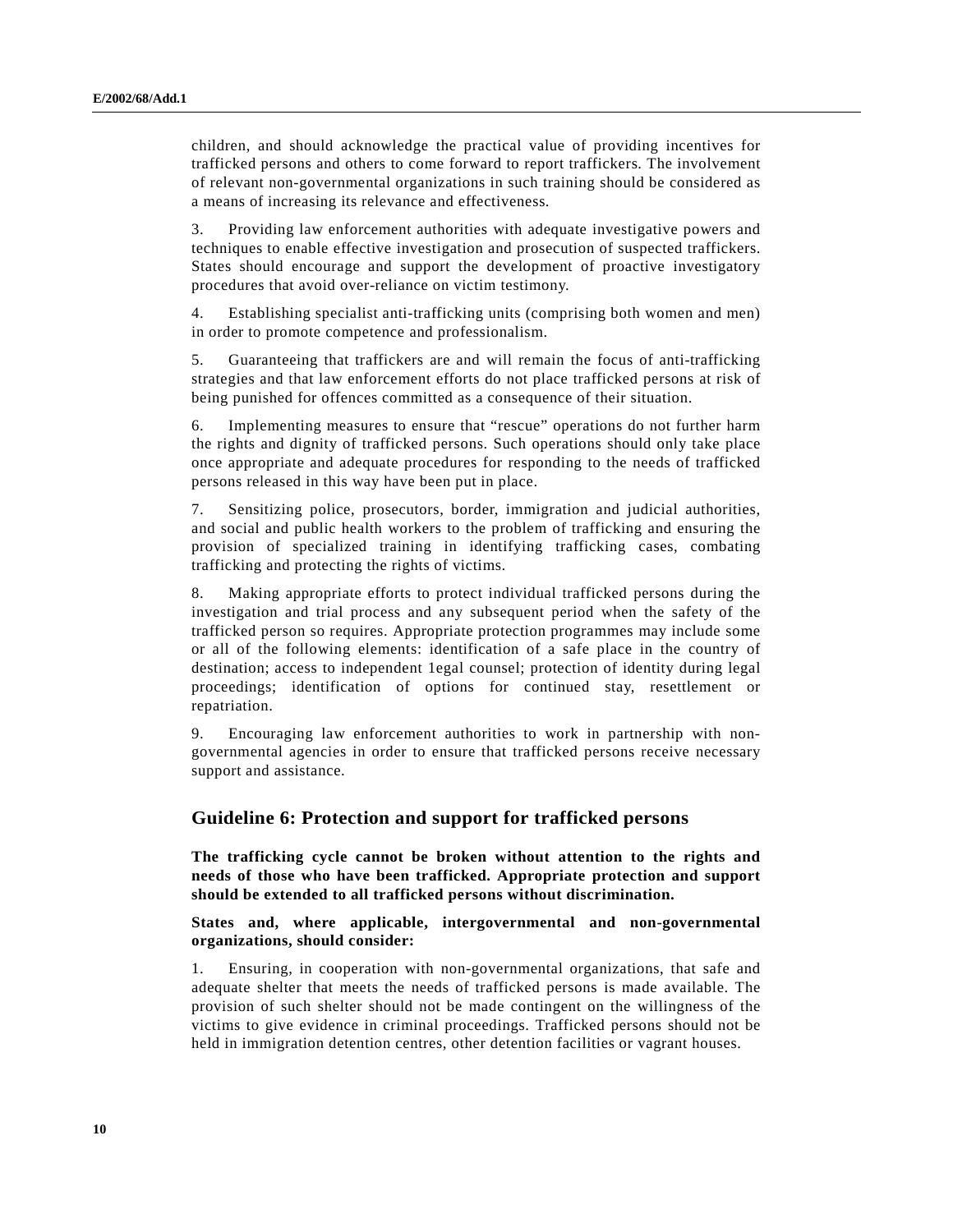2. Ensuring, in partnership with non-governmental organizations, that trafficked persons are given access to primary health care and counselling. Trafficked persons should not be required to accept any such support and assistance and they should not be subject to mandatory testing for diseases, including HIV/AIDS.

3. Ensuring that trafficked persons are informed of their right of access to diplomatic and consular representatives from their State of nationality. Staff working in embassies and consulates should be provided with appropriate training in responding to requests for information and assistance from trafficked persons. These provisions would not apply to trafficked asylum-seekers.

4. Ensuring that legal proceedings in which trafficked persons are involved are not prejudicial to their rights, dignity or physical or psychological well-being.

5. Providing trafficked persons with legal and other assistance in relation to any criminal, civil or other actions against traffickers/exploiters. Victims should be provided with information in a language that they understand.

6. Ensuring that trafficked persons are effectively protected from harm, threats or intimidation by traffickers and associated persons. To this end, there should be no public disclosure of the identity of trafficking victims and their privacy should be respected and protected to the extent possible, while taking into account the right of any accused person to a fair trial. Trafficked persons should be given full warning, in advance, of the difficulties inherent in protecting identities and should not be given false or unrealistic expectations regarding the capacities of law enforcement agencies in this regard.

7. Ensuring the safe and, where possible, voluntary return of trafficked persons and exploring the option of residency in the country of destination or third-country resettlement in specific circumstances (e.g. to prevent reprisals or in cases where retrafficking is considered likely).

8. In partnership with non-governmental organizations, ensuring that trafficked persons who do return to their country of origin are provided with the assistance and support necessary to ensure their well-being, facilitate their social integration and prevent re-trafficking. Measures should be taken to ensure the provision of appropriate physical and psychological health care, housing and educational and employment services for returned trafficking victims.

## **Guideline 7: Preventing trafficking**

**Strategies aimed at preventing trafficking should take into account demand as a root cause. States and intergovernmental organizations should also take into account the factors that increase vulnerability to trafficking, including inequality, poverty and all forms of discrimination and prejudice. Effective prevention strategies should be based on existing experience and accurate information.**

**States, in partnership with intergovernmental and non-governmental organizations and where appropriate, using development cooperation policies and programmes, should consider:**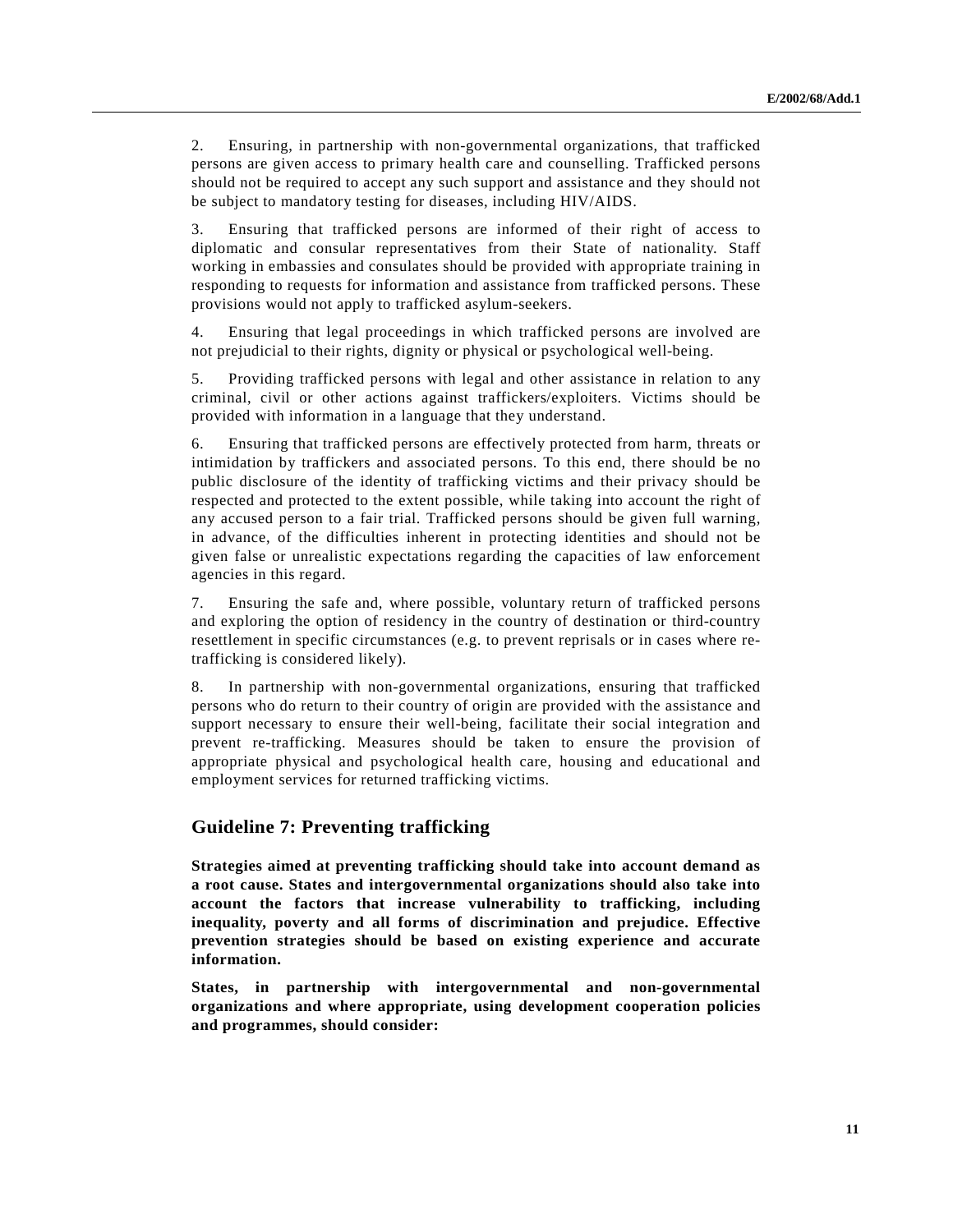1. Analysing the factors that generate demand for exploitative commercial sexual services and exploitative labour and taking strong legislative, policy and other measures to address these issues.

2. Developing programmes that offer livelihood options, including basic education, skills training and literacy, especially for women and other traditionally disadvantaged groups.

3. Improving children's access to educational opportunities and increasing the level of school attendance, in particular by girl children.

4. Ensuring that potential migrants, especially women, are properly informed about the risks of migration (e.g. exploitation, debt bondage and health and security issues, including exposure to HIV/AIDS) as well as avenues available for legal, nonexploitative migration.

5. Developing information campaigns for the general public aimed at promoting awareness of the dangers associated with trafficking. Such campaigns should be informed by an understanding of the complexities surrounding trafficking and of the reasons why individuals may make potentially dangerous migration decisions.

6. Reviewing and modifying policies that may compel people to resort to irregular and vulnerable labour migration. This process should include examining the effect on women of repressive and/or discriminatory nationality, property, immigration, emigration and migrant labour laws.

7. Examining ways of increasing opportunities for legal, gainful and nonexploitative labour migration. The promotion of labour migration by the State should be dependent on the existence of regulatory and supervisory mechanisms to protect the rights of migrant workers.

8. Strengthening the capacity of law enforcement agencies to arrest and prosecute those involved in trafficking as a preventive measure. This includes ensuring that law enforcement agencies comply with their legal obligations.

9. Adopting measures to reduce vulnerability by ensuring that appropriate legal documentation for birth, citizenship and marriage is provided and made available to all persons.

# **Guideline 8: Special measures for the protection and support of child victims of trafficking**

**The particular physical, psychological and psychosocial harm suffered by trafficked children and their increased vulnerability to exploitation require that they be dealt with separately from adult trafficked persons in terms of laws, policies, programmes and interventions. The best interests of the child must be a primary consideration in all actions concerning trafficked children, whether undertaken by public or private social welfare institutions, courts of law, administrative authorities or legislative bodies. Child victims of trafficking should be provided with appropriate assistance and protection and full account should be taken of their special rights and needs.**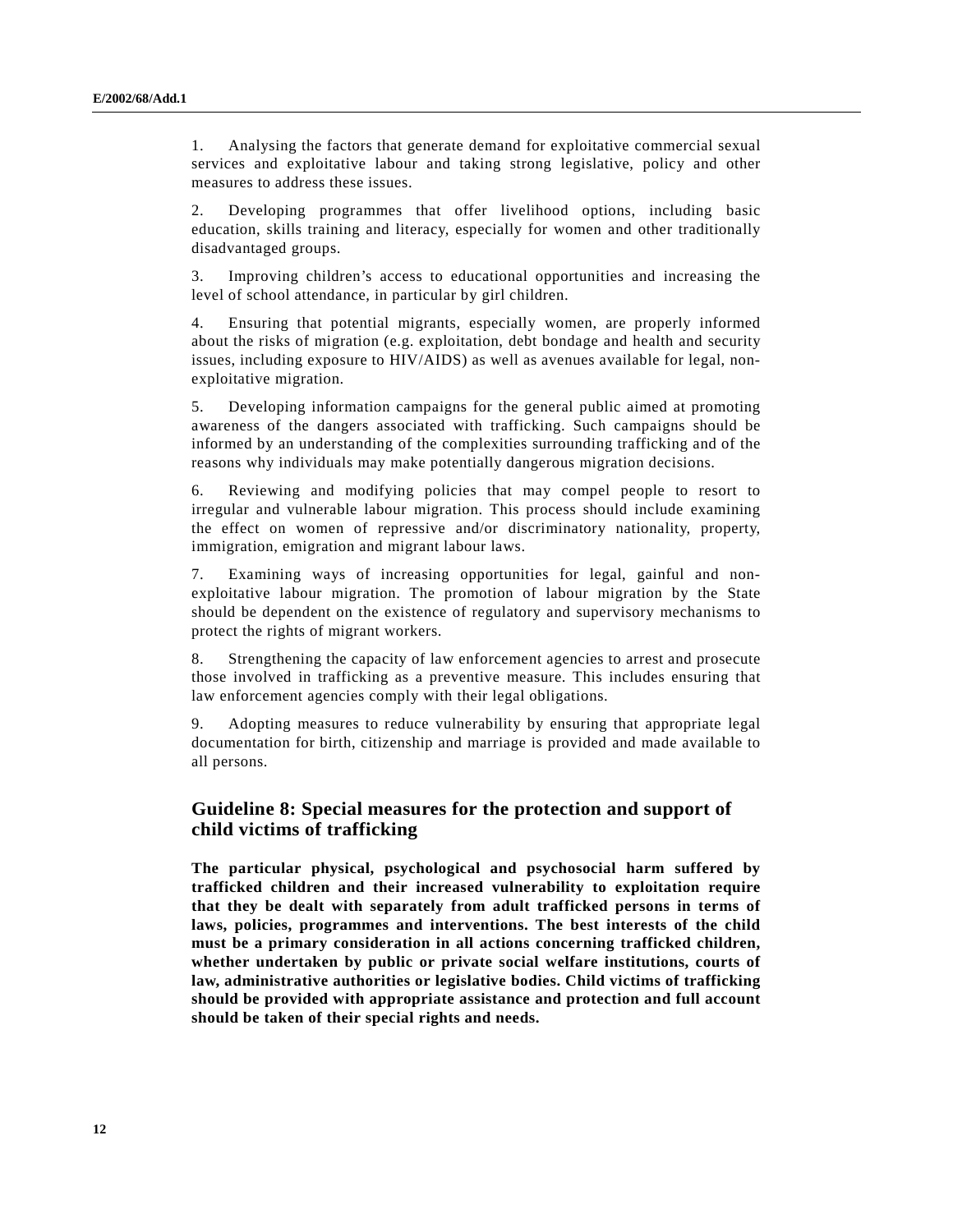**States and, where applicable, intergovernmental and non-governmental organizations, should consider, in addition to the measures outlined under Guideline 6:**

1. Ensuring that definitions of trafficking in children in both law and policy reflect their need for special safeguards and care, including appropriate legal protection. In particular, and in accordance with the Palermo Protocol, evidence of deception, force, coercion, etc. should not form part of the definition of trafficking where the person involved is a child.

2. Ensuring that procedures are in place for the rapid identification of child victims of trafficking.

3. Ensuring that children who are victims of trafficking are not subjected to criminal procedures or sanctions for offences related to their situation as trafficked persons.

4. In cases where children are not accompanied by relatives or guardians, taking steps to identify and locate family members. Following a risk assessment and consultation with the child, measures should be taken to facilitate the reunion of trafficked children with their families where this is deemed to be in their best interest.

5. In situations where the safe return of the child to his or her family is not possible, or where such return would not be in the child's best interests, establishing adequate care arrangements that respect the rights and dignity of the trafficked child.

6. In both the situations referred to in the two paragraphs above, ensuring that a child who is capable of forming his or her own views enjoys the right to express those views freely in all matters affecting him or her, in particular concerning decisions about his or her possible return to the family, the views of the child being given due weight in accordance with his or her age and maturity.

7. Adopting specialized policies and programmes to protect and support children who have been victims of trafficking. Children should be provided with appropriate physical, psychosocial, legal, educational, housing and health-care assistance.

8. Adopting measures necessary to protect the rights and interests of trafficked children at all stages of criminal proceedings against alleged offenders and during procedures for obtaining compensation.

9. Protecting, as appropriate, the privacy and identity of child victims and taking measures to avoid the dissemination of information that could lead to their identification.

10. Taking measures to ensure adequate and appropriate training, in particular legal and psychological training, for persons working with child victims of trafficking.

# **Guideline 9: Access to remedies**

**Trafficked persons, as victims of human rights violations, have an international legal right to adequate and appropriate remedies. This right is often not effectively available to trafficked persons as they frequently lack information on the possibilities and processes for obtaining remedies, including**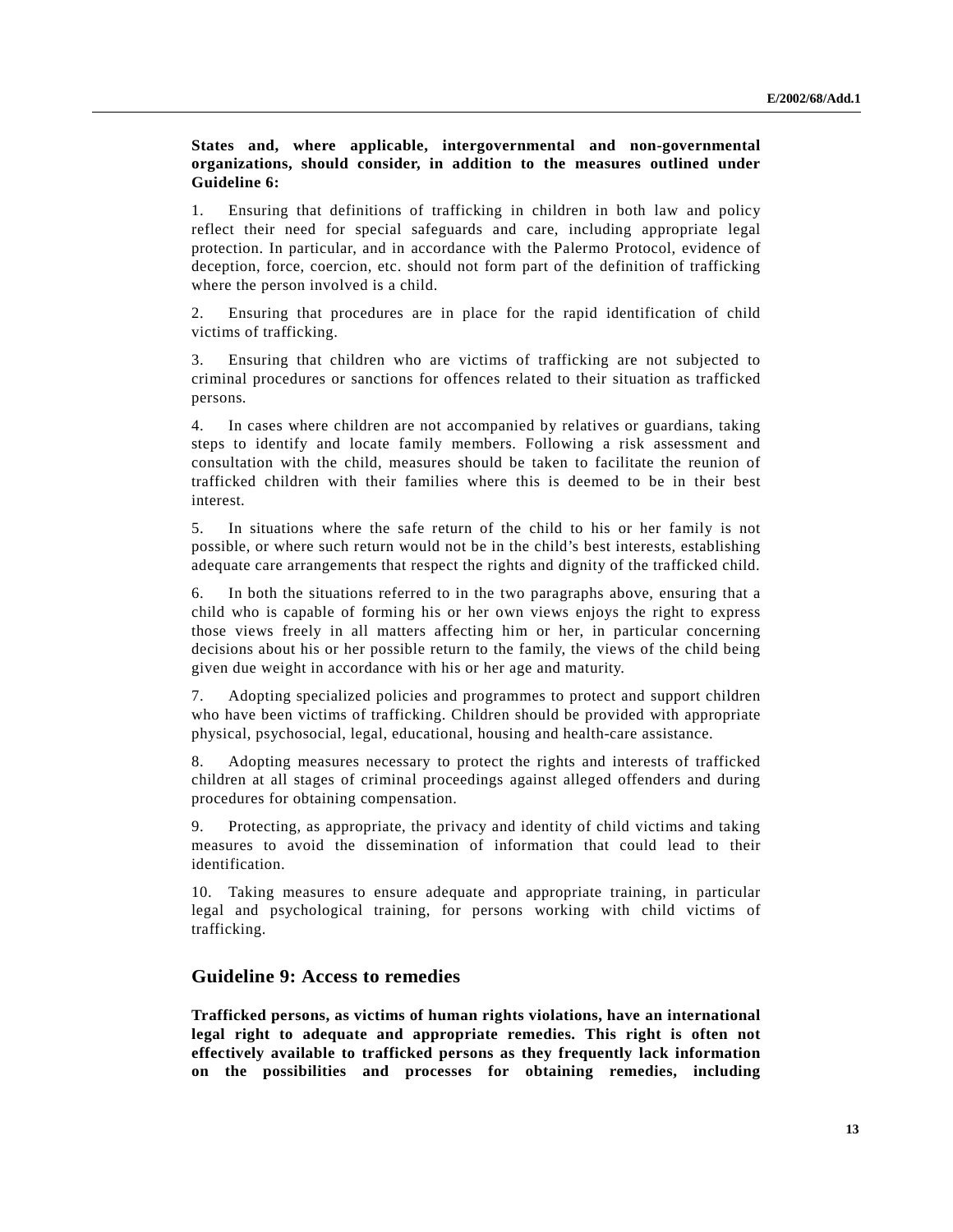**compensation, for trafficking and related exploitation. In order to overcome this problem, legal and other material assistance should be provided to trafficked persons to enable them to realize their right to adequate and appropriate remedies.**

**States and, where applicable, intergovernmental and non-governmental organizations, should consider:**

1. Ensuring that victims of trafficking have an enforceable right to fair and adequate remedies, including the means for as full a rehabilitation as possible. These remedies may be criminal, civil or administrative in nature.

2. Providing information as well as legal and other assistance to enable trafficked persons to access remedies. The procedures for obtaining remedies should be clearly explained in a language that the trafficked person understands.

3. Making arrangements to enable trafficked persons to remain safely in the country in which the remedy is being sought for the duration of any criminal, civil or administrative proceedings.

## **Guideline 10: Obligations of peacekeepers, civilian police and humanitarian and diplomatic personnel**

**The direct or indirect involvement of peacekeeping, peace-building, civilian policing, humanitarian and diplomatic personnel in trafficking raises special concerns. States, intergovernmental and non-governmental organizations are responsible for the actions of those working under their authority and are therefore under an obligation to take effective measures to prevent their nationals and employees from engaging in trafficking and related exploitation. They are also required to investigate thoroughly all allegations of trafficking and related exploitation and to provide for and apply appropriate sanctions to personnel found to have been involved in trafficking.**

**States and, where appropriate, intergovernmental and non-governmental organizations, should consider:**

1. Ensuring that pre- and post-deployment training programmes for all peacekeeping, peace-building, civilian policing, humanitarian and diplomatic staff adequately address the issue of trafficking and clearly set out the expected standard of behaviour. This training should be developed within a human rights framework and delivered by appropriately experienced trainers.

2. Ensuring that recruitment, placement and transfer procedures (including those of private contractors and sub-contractors) are rigorous and transparent.

3. Ensuring that staff employed in the context of peacekeeping, peace-building, civilian policing, humanitarian and diplomatic missions do not engage in trafficking and related exploitation or use the services of persons in relation to which there are reasonable grounds to suspect they may have been trafficked. This obligation also covers complicity in trafficking through corruption or affiliation with any person or group of persons who could reasonably be suspected of engaging in trafficking and related exploitation.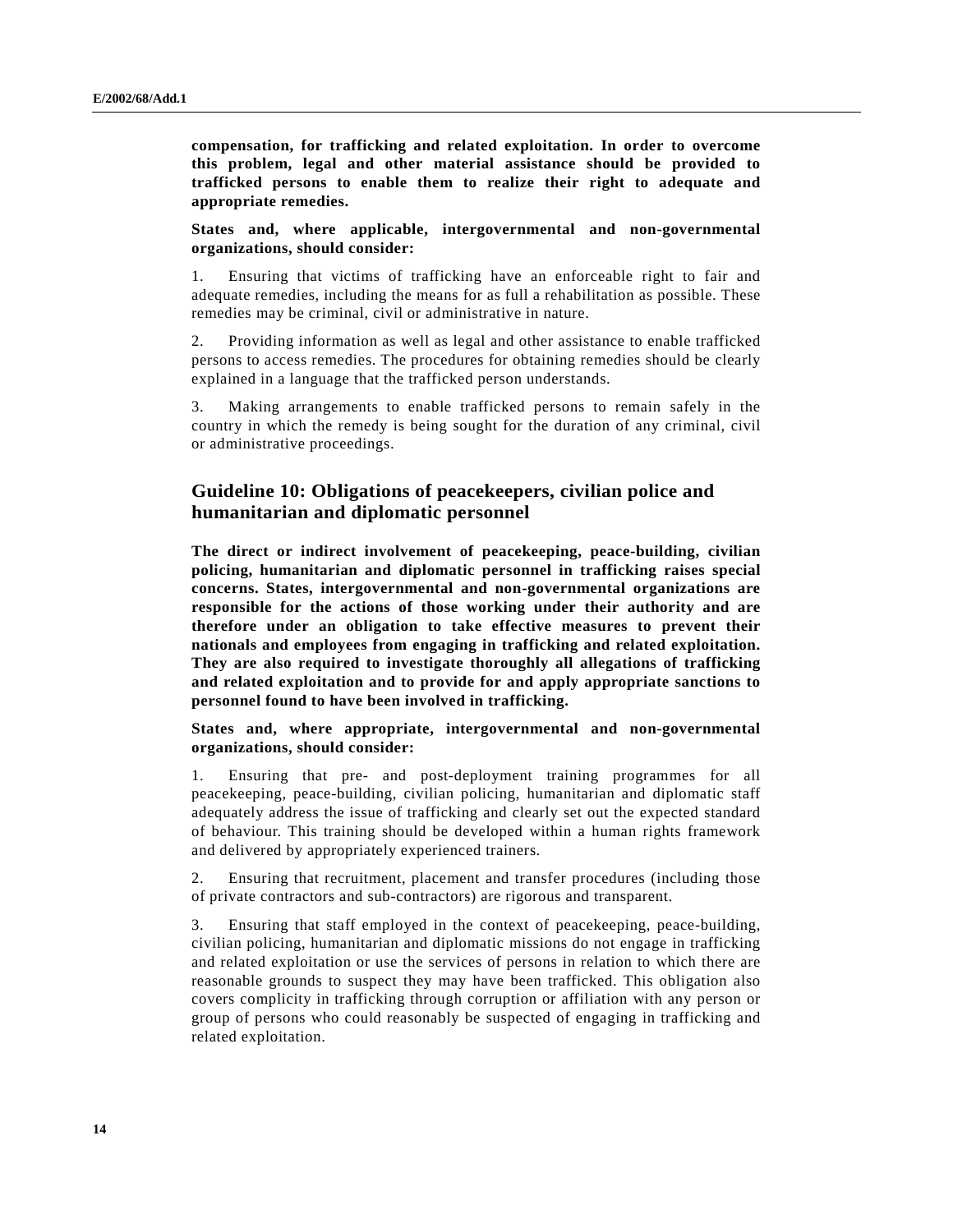4. Developing and adopting specific regulations and codes of conduct setting out expected standards of behaviour and the consequences of failure to adhere to these standards.

5. Requiring all personnel employed in the context of peacekeeping, peacebuilding, civilian policing, humanitarian and diplomatic missions to report on any instances of trafficking and related exploitation that come to their attention.

6. Establishing mechanisms for the systematic investigation of all allegations of trafficking and related exploitation involving personnel employed in the context of peacekeeping, peace-building, civilian policing, humanitarian and diplomatic missions.

7. Consistently applying appropriate criminal, civil and administrative sanctions to personnel shown to have engaged in or been complicit in trafficking and related exploitation. Intergovernmental and non-governmental organizations should, in appropriate cases, apply disciplinary sanctions to staff members found to be involved in trafficking and related exploitation in addition to and independently of any criminal or other sanctions decided on by the State concerned. Privileges and immunities attached to the status of an employee should not be invoked in order to shield that person from sanctions for serious crimes such as trafficking and related offences.

## **Guideline 11: Cooperation and coordination between States and regions**

**Trafficking is a regional and global phenomenon that cannot always be dealt with effectively at the national level: a strengthened national response can often result in the operations of traffickers moving elsewhere. International, multilateral and bilateral cooperation can play an important role in combating trafficking activities. Such cooperation is particularly critical between countries involved in different stages of the trafficking cycle.**

**States and, where applicable, intergovernmental and non-governmental organizations, should consider:**

1. Adopting bilateral agreements aimed at preventing trafficking, protecting the rights and dignity of trafficked persons and promoting their welfare.

2. Offering, either on a bilateral basis or through multilateral organizations, technical and financial assistance to States and relevant sectors of civil society for the purpose of promoting the development and implementation of human rightsbased anti-trafficking strategies.

3. Elaborating regional and subregional treaties on trafficking, using the Palermo Protocol and relevant international human rights standards as a baseline and framework.

4. Adopting labour migration agreements, which may include provision for minimum work standards, model contracts, modes of repatriation, etc., in accordance with existing international standards. States are encouraged effectively to enforce all such agreements in order to help eliminate trafficking and related exploitation.